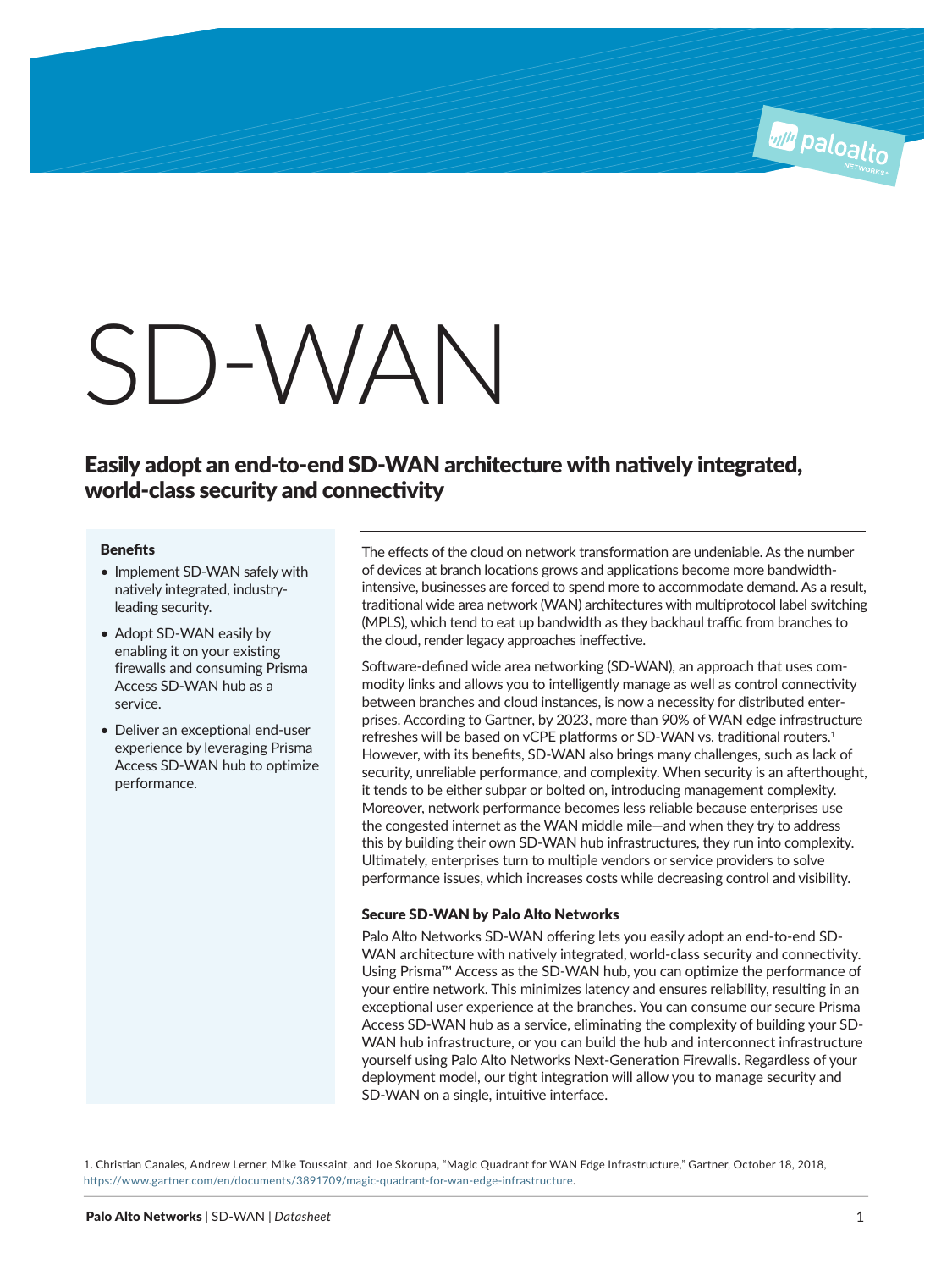

Figure 1: Palo Alto Networks SD-WAN cloud-based approach

## Optimized Connectivity for Improved User Experience

Palo Alto Networks SD-WAN lets you measure and monitor specific paths as well as dynamically move sessions to the most optimal path, guaranteeing the best branch user experience. You can simply enable the SD-WAN subscription on your Next-Generation Firewalls and begin intelligently, securely routing branch traffic to your cloud applications.

#### Greater Performance with SD-WAN Hub

SD-WAN leverages commodity links, such as broadband internet, LTE, and more. However, while these links are cost-effective, they lack the reliable performance of dedicated, private links.

With Prisma Access acting as the SD-WAN hub, users can essentially go through a private network, bypassing the congested, unpredictable internet. By using a reliable, cloud native global backbone as your WAN middle mile, you ensure the best performance and user experience.

#### Central Management for Security and Connectivity

Eliminate the need to manage multiple, disparate consoles from different vendors by using Panorama™ network security management for both security and connectivity. Integrated SD-WAN configuration and monitoring allows you to leverage the familiar Panorama user and application workflow, cutting the time you need to spend reconfiguring policies and visualizations. Additionally, you get granular SD-WAN monitoring data and a dedicated configuration tree, giving you greater visibility into your network.

### Simplified Branch Onboarding

Provisioning a new branch requires IT staff to configure and deploy appliances. Doing this on a large scale, and at distributed locations, makes branch onboarding costly and slow.

With zero touch provisioning (ZTP), you can automate tedious onboarding processes. Appliances can be drop-shipped to your branch locations, where they are powered up and connected to the internet. To complete onboarding, administrators simply need to register on a web portal. Then, administrators can immediately start managing deployment and configuration from a single location through Panorama.

#### Flexible Deployment Options

Palo Alto Networks supports multiple SD-WAN deployment options, including mesh, hub-and-spoke, and cloud-based deployments. Furthermore, you can consume Prisma Access SD-WAN hub as a service or simply enable the SD-WAN subscription on your Next-Generation Firewalls. Our physical appliances and Prisma Access also integrate with SD-WAN offerings from vendors such as VeloCloud, CloudGenix, Nuage Networks, Aruba Networks, Viptela, Citrix, Silver Peak Systems, Aryaka Networks, Riverbed Technology, Talari Networks, and Ecessa.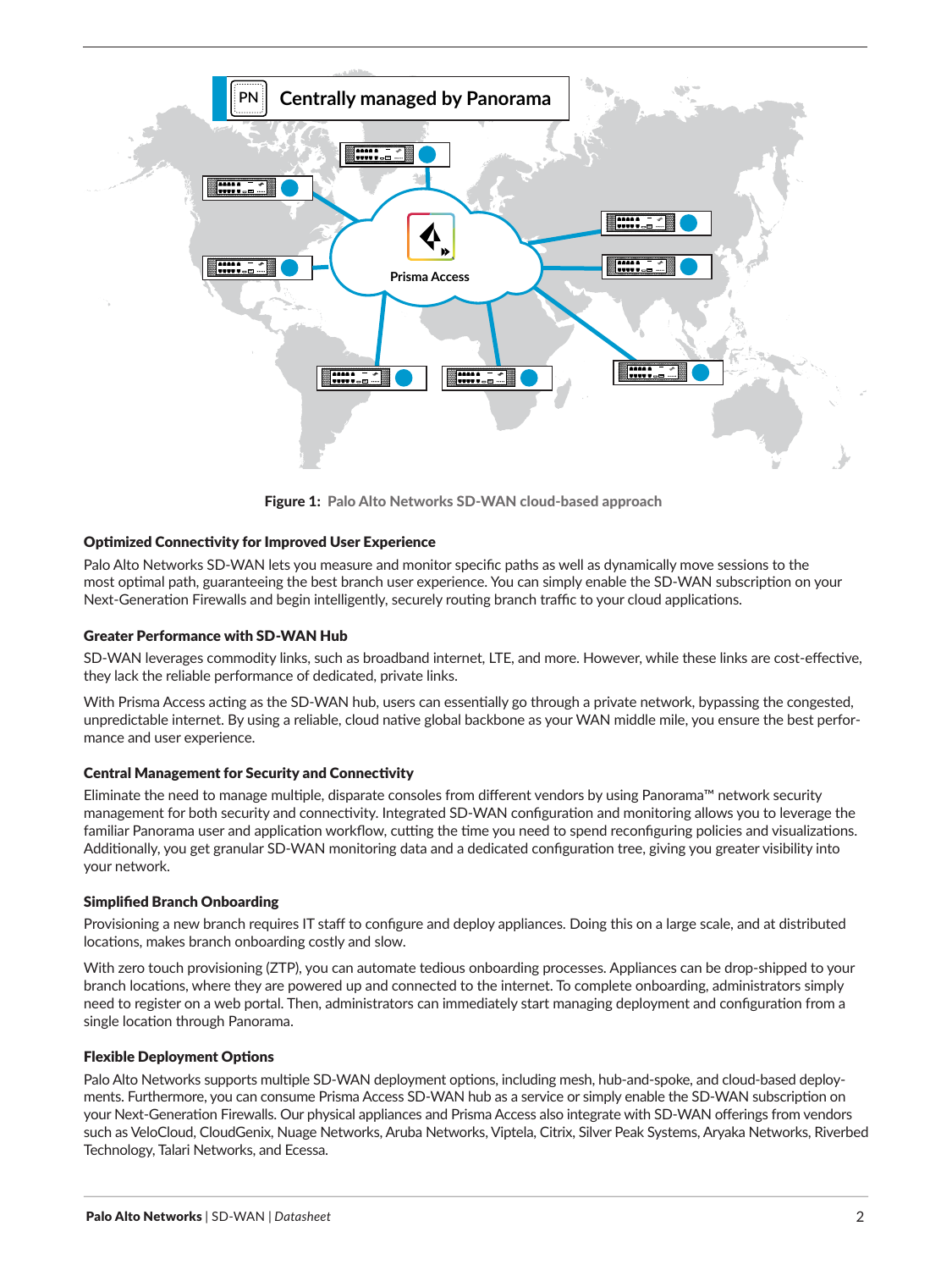### SD-WAN Software Licenses

- (Required) SD-WAN subscription on all physical appliances that will participate in the SD-WAN deployment. This license requires PAN-OS® 9.1.
- (Required to use Prisma Access for SD-WAN hub) Prisma Access SD-WAN Branch Interconnect license.

|                                | Table 1: Palo Alto Networks SD-WAN Supported Features and Capabilities                                                                                                                                                                      |
|--------------------------------|---------------------------------------------------------------------------------------------------------------------------------------------------------------------------------------------------------------------------------------------|
| <b>Category</b>                | <b>Features</b>                                                                                                                                                                                                                             |
| AAA/Authentication             | RADIUS, local authentication and authorization, multitenant 3-tier RBAC architecture, auditing, roles and<br>privileges                                                                                                                     |
| Availability                   | Hardware high availability in active/passive mode                                                                                                                                                                                           |
|                                | $\bullet$ Link metric collection, jitter, drop, delay                                                                                                                                                                                       |
|                                | • Intelligent path selection based on metric; dynamic application steering                                                                                                                                                                  |
| <b>SD-WAN features</b>         | • Application and network condition aware sub-second steering                                                                                                                                                                               |
|                                | • Session-based link aggregation                                                                                                                                                                                                            |
|                                | • Scalable bidirectional path health measurements, QoS, traffic shaping                                                                                                                                                                     |
|                                | • Predefined application thresholds for common application categories                                                                                                                                                                       |
| Network services               | IPv4, DNS, DHCP client, DHCP server, DHCP relay, NAT                                                                                                                                                                                        |
| Dynamic QoS/traffic<br>shaping | QoS shaping, policing, and rate limiting with per-flow queueing and separate cleartext and tunnel treatment.<br>Support for 8 queues, type of service (ToS) and DSCP code points with patented bidirectional session-based<br>DSCP tagging. |
|                                | • Static routes                                                                                                                                                                                                                             |
| Routing                        | $\bullet$ OSPF                                                                                                                                                                                                                              |
|                                | $\bullet$ BGP                                                                                                                                                                                                                               |
|                                | <sup>o</sup> Local route ID and local AS, path selection, BGP confederations, route flap dampening, graceful restart,<br>IGP-BGP route injection                                                                                            |
|                                | • Route import, export, and advertisement; prefix-based filtering; address aggregation                                                                                                                                                      |
|                                | • Multiple virtual routers                                                                                                                                                                                                                  |
|                                | • Authentication by MD5                                                                                                                                                                                                                     |
| SD-WAN high<br>availability    | Active/passive HA; dual power supply                                                                                                                                                                                                        |
| Connectivity<br>architecture   | Hub-and-spoke IPsec tunnels with automatic configuration                                                                                                                                                                                    |
|                                | Single pane of glass for security and SD-WAN management                                                                                                                                                                                     |
|                                | • Panorama-managed, API, syslog, SNMP                                                                                                                                                                                                       |
|                                | $\bullet$ RBAC                                                                                                                                                                                                                              |
| Management                     | • Scale up to 5,000 devices per Panorama                                                                                                                                                                                                    |
|                                | • Zero touch provisioning $(ZTP)^*$                                                                                                                                                                                                         |
|                                | Monitoring and visualization                                                                                                                                                                                                                |
|                                | • Dashboard views of SD-WAN impacted applications and links with drill down                                                                                                                                                                 |
|                                | • SD-WAN link down alerts to detect blackout situations                                                                                                                                                                                     |
|                                | • SD-WAN reporting                                                                                                                                                                                                                          |
|                                | • Link jitter, delay, and drop trend charts                                                                                                                                                                                                 |
|                                | • Physical and virtualized Next-Generation Firewalls for both branch and hub                                                                                                                                                                |
| Deployment flexibility         | • Hub-and-spoke                                                                                                                                                                                                                             |
|                                | $\bullet$ Mesh <sup>†</sup>                                                                                                                                                                                                                 |
|                                | • Cloud-based with Prisma Access                                                                                                                                                                                                            |

\* Coming soon with new SKUs

† Coming soon